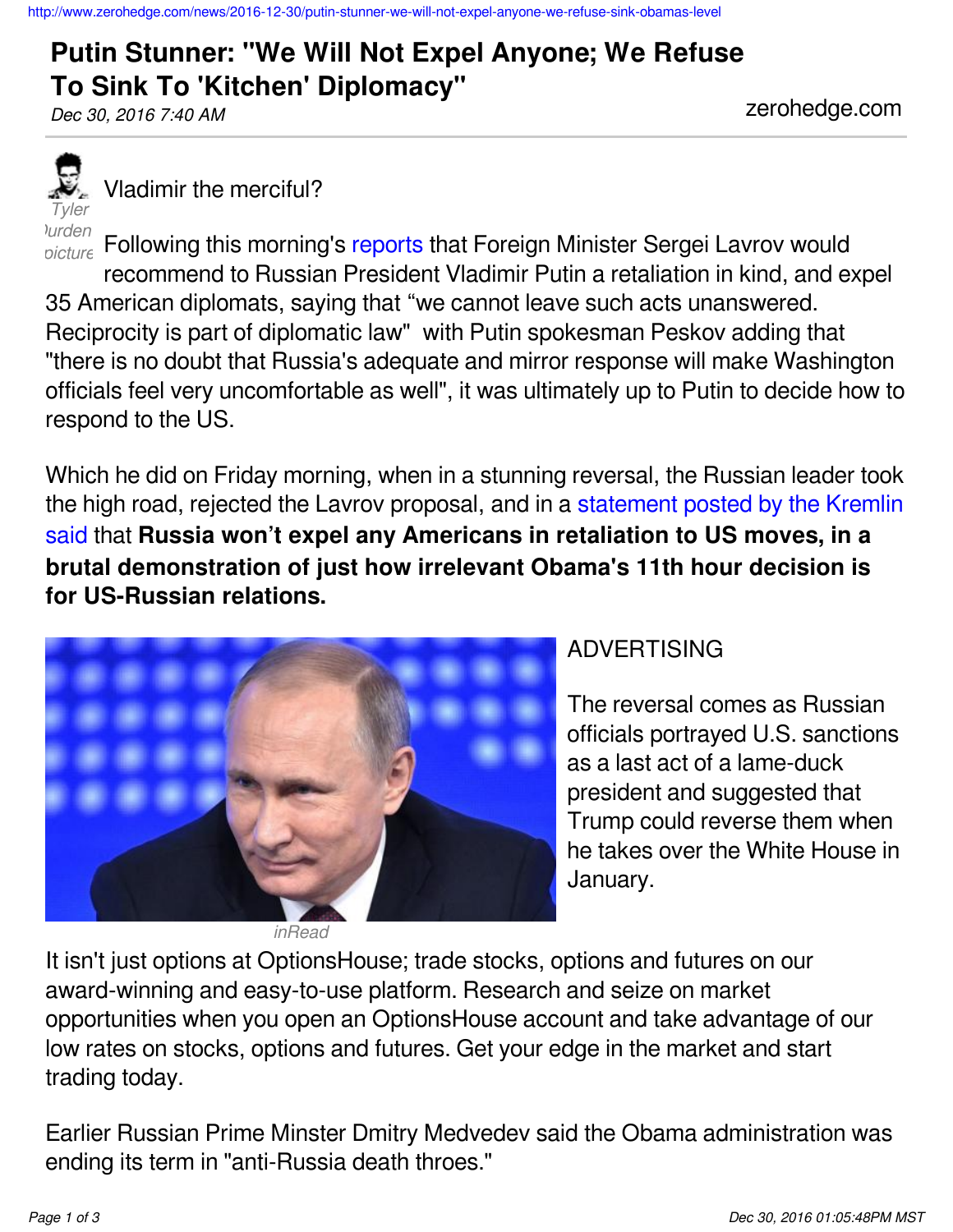<http://www.zerohedge.com/news/2016-12-30/putin-stunner-we-will-not-expel-anyone-we-refuse-sink-obamas-level>

"It is regrettable that the Obama administration, which started out by restoring our ties, is ending its term in an anti-Russia death throes. RIP," Medvedev, who served as president in 2009 when Obama tried to improve Russia-U.S. relations, wrote on his official Facebook page.

In the just released statement, Putin laughed off Obama's 11th hour temper tantrum, and said that Russia won't cause problems to U.S. diplomats or deport anyone, adding that Russia has the right to respond in tit-for-tat manner, **but it will not engage in irresponsible diplomac**y.

The punchline, however, was saved for what may be Russia's final slam of the debacle that is Obama's administration saying that "It's a pity that the current U.S. administration is finishing their work in such a manner" saying that Russia refuses "**to sink to the level of this irresponsible "kitchen" diplomacy."**

Putin ended the statement by congratulating U.S. President-elect Donald Trump, and the American people on the New Year and invited the hildren of US diplomats to a holiday celebration at the Kremlin.

From the full statement posted on the [Kremlin website](http://kremlin.ru/events/president/news/53678):

*Although we have the right to retaliate, we will not resort to irresponsible 'kitchen' diplomacy but will plan our further steps to restore Russian-US relations based on the policies of the Trump Administration.*

And with that one statement, Obama lost the diplomatic war with Russia.

In other news, the Kremlin said it will send a government plane to the US to evacuate the expelled diplomats and their family members. Earlier, there were reports that the diplomats were having problems buying tickets on such short notice, with airlines already booked by New Year's travelers.

*\* \* \**

## *Full [Putin statement below](http://en.kremlin.ru/events/president/news/53678):*

We regard the recent unfriendly steps taken by the outgoing US administration as provocative and aimed at further weakening the Russia-US relationship. This runs contrary to the fundamental interests of both the Russian and American people. Considering the global security